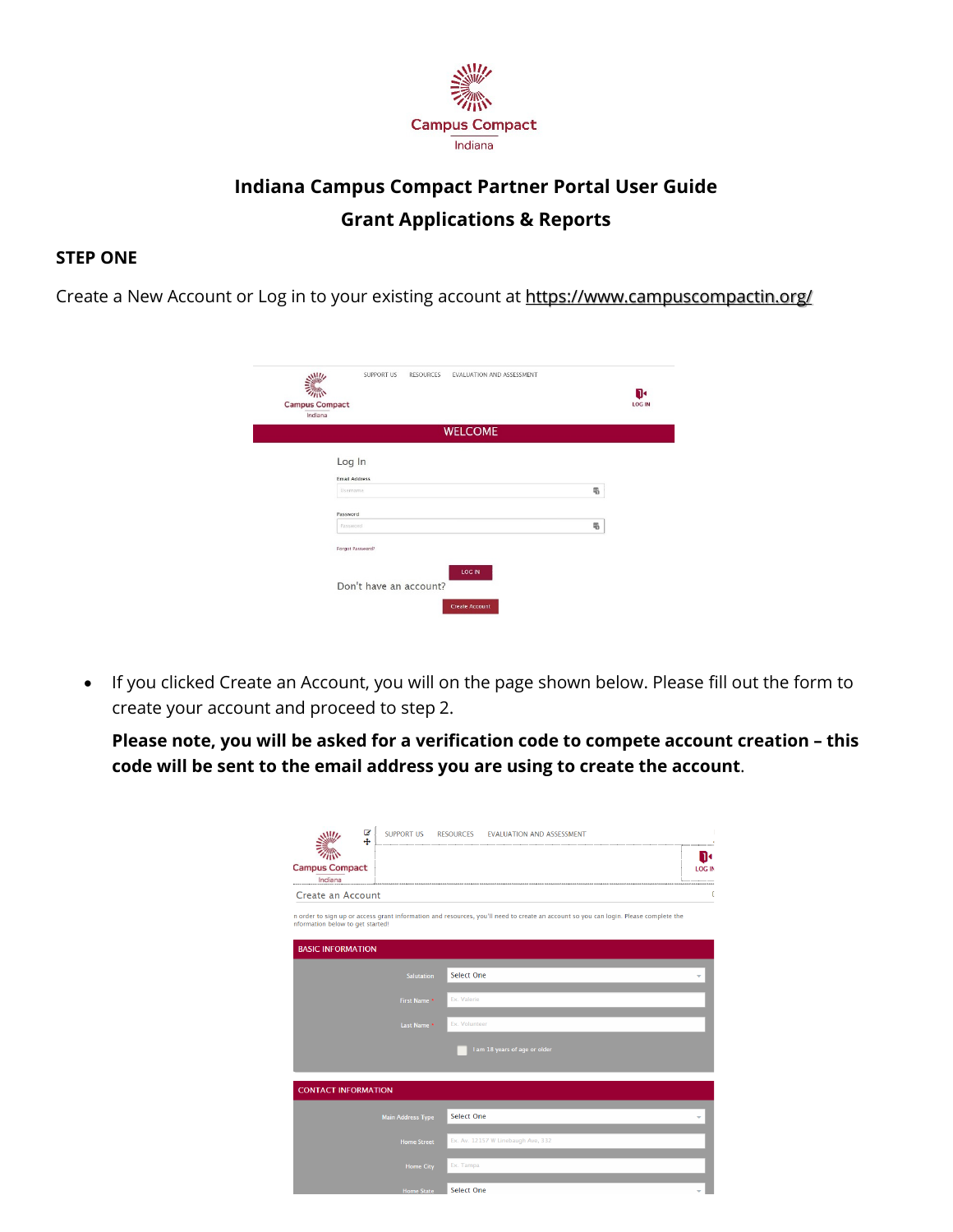• If you clicked Log In, you will be on the page shown below and can proceed to the next step:

| <b>Campus Compact</b><br>Indiana                                                                                                          | <b>PROFILE</b><br><b>INFORMATION</b> | $FUNDING -$  | PROFESSIONAL<br>DEVELOPMENT,<br>WORKSHOPS, AND<br><b>TRAINING</b> | SUPPORT<br><b>US</b> | <b>RESOURCES</b> | EVALUATIO<br>AND<br>ASSESSMEN |
|-------------------------------------------------------------------------------------------------------------------------------------------|--------------------------------------|--------------|-------------------------------------------------------------------|----------------------|------------------|-------------------------------|
| Personal Information For                                                                                                                  |                                      |              |                                                                   |                      |                  |                               |
| Summer Webb                                                                                                                               |                                      |              |                                                                   |                      |                  |                               |
| Please be sure to keep your contact and account information up-to-date so we can connect you with the information and resources you need. |                                      |              |                                                                   |                      |                  |                               |
| <b>SAVE</b><br><b>BASIC INFORMATION</b>                                                                                                   |                                      |              |                                                                   |                      |                  |                               |
|                                                                                                                                           | <b>Salutation</b>                    | Select One   |                                                                   |                      |                  | $\mathbf{v}$                  |
|                                                                                                                                           | First Name *                         |              |                                                                   |                      |                  |                               |
|                                                                                                                                           |                                      | Summer       |                                                                   |                      |                  |                               |
|                                                                                                                                           | Last Name *                          | Webb         |                                                                   |                      |                  |                               |
|                                                                                                                                           |                                      | $\checkmark$ | I am 18 years of age or older                                     |                      |                  |                               |

#### **STEP TWO**

Submit a grant application or report:

• Near the top of the page, hover over "Funding"

| <b>Campus Compact</b><br>Indiana                                                                                                          | <b>PROFILE</b><br><b>INFORMATION</b> | $FUNDING \rightarrow$ | PROFESSIONAL<br>DEVELOPMENT,<br><b>WORKSHOPS, AND</b><br>TRAINING | SUPPORT<br><b>US</b> | <b>RESOURCES</b> | EVALUATIO<br>AND<br>ASSESSMEN |
|-------------------------------------------------------------------------------------------------------------------------------------------|--------------------------------------|-----------------------|-------------------------------------------------------------------|----------------------|------------------|-------------------------------|
| Personal Information For                                                                                                                  |                                      |                       |                                                                   |                      |                  |                               |
| Summer Webb                                                                                                                               |                                      |                       |                                                                   |                      |                  |                               |
| Please be sure to keep your contact and account information up-to-date so we can connect you with the information and resources you need. |                                      |                       |                                                                   |                      |                  |                               |
| <b>SAVE</b>                                                                                                                               |                                      |                       |                                                                   |                      |                  |                               |
| <b>BASIC INFORMATION</b>                                                                                                                  |                                      |                       |                                                                   |                      |                  |                               |
|                                                                                                                                           | <b>Salutation</b>                    | Select One            |                                                                   |                      |                  | v                             |

• Next from the dropdown menu, select either "New Request" or "My Requests". If you are applying for a new grant, follow step 2.A. If you are submitting a report for an existing grant, follow step 2.B.

| Ø<br>÷                     | <b>PROFILE</b><br><b>INFORMATION</b> | ⊨<br><b>PROFESSIONAL</b><br><b>EVALUATION</b><br>DEVELOPMENT,<br><b>SUPPORT</b><br>FUNDING +<br><b>RESOURCES</b><br><b>AND</b><br><b>WORKSHOPS, AND</b><br><b>TIS</b><br><b>ASSESSMENT</b><br>Funding AINING |     |
|----------------------------|--------------------------------------|--------------------------------------------------------------------------------------------------------------------------------------------------------------------------------------------------------------|-----|
| <b>Campus Compact</b>      |                                      | <b>MY REQUESTS</b>                                                                                                                                                                                           | Log |
| Indiana                    | ,,,,,,,,,,,,,,,,,,,,,,,,,            | <b>NEW REQUEST</b>                                                                                                                                                                                           | ٩V  |
| Personal Information For   |                                      | ø                                                                                                                                                                                                            | 4   |
| Summer Webb                |                                      |                                                                                                                                                                                                              |     |
|                            |                                      | Please be sure to keep your contact and account information up-to-date so we can connect you with the information and resources you need.                                                                    |     |
|                            |                                      |                                                                                                                                                                                                              |     |
|                            |                                      |                                                                                                                                                                                                              |     |
| <b>SAVE</b>                |                                      |                                                                                                                                                                                                              |     |
|                            |                                      |                                                                                                                                                                                                              |     |
| <b>BASIC INFORMATION</b>   |                                      |                                                                                                                                                                                                              |     |
|                            |                                      |                                                                                                                                                                                                              |     |
|                            | <b>Salutation</b>                    | <b>Select One</b><br>v                                                                                                                                                                                       |     |
|                            |                                      |                                                                                                                                                                                                              |     |
|                            | First Name *                         | Summer                                                                                                                                                                                                       |     |
|                            | Last Name *                          | Webb                                                                                                                                                                                                         |     |
|                            |                                      |                                                                                                                                                                                                              |     |
|                            |                                      | I am 18 years of age or older<br>✓                                                                                                                                                                           |     |
|                            |                                      |                                                                                                                                                                                                              |     |
|                            |                                      |                                                                                                                                                                                                              |     |
|                            |                                      |                                                                                                                                                                                                              |     |
| <b>CONTACT INFORMATION</b> |                                      |                                                                                                                                                                                                              |     |
|                            |                                      |                                                                                                                                                                                                              |     |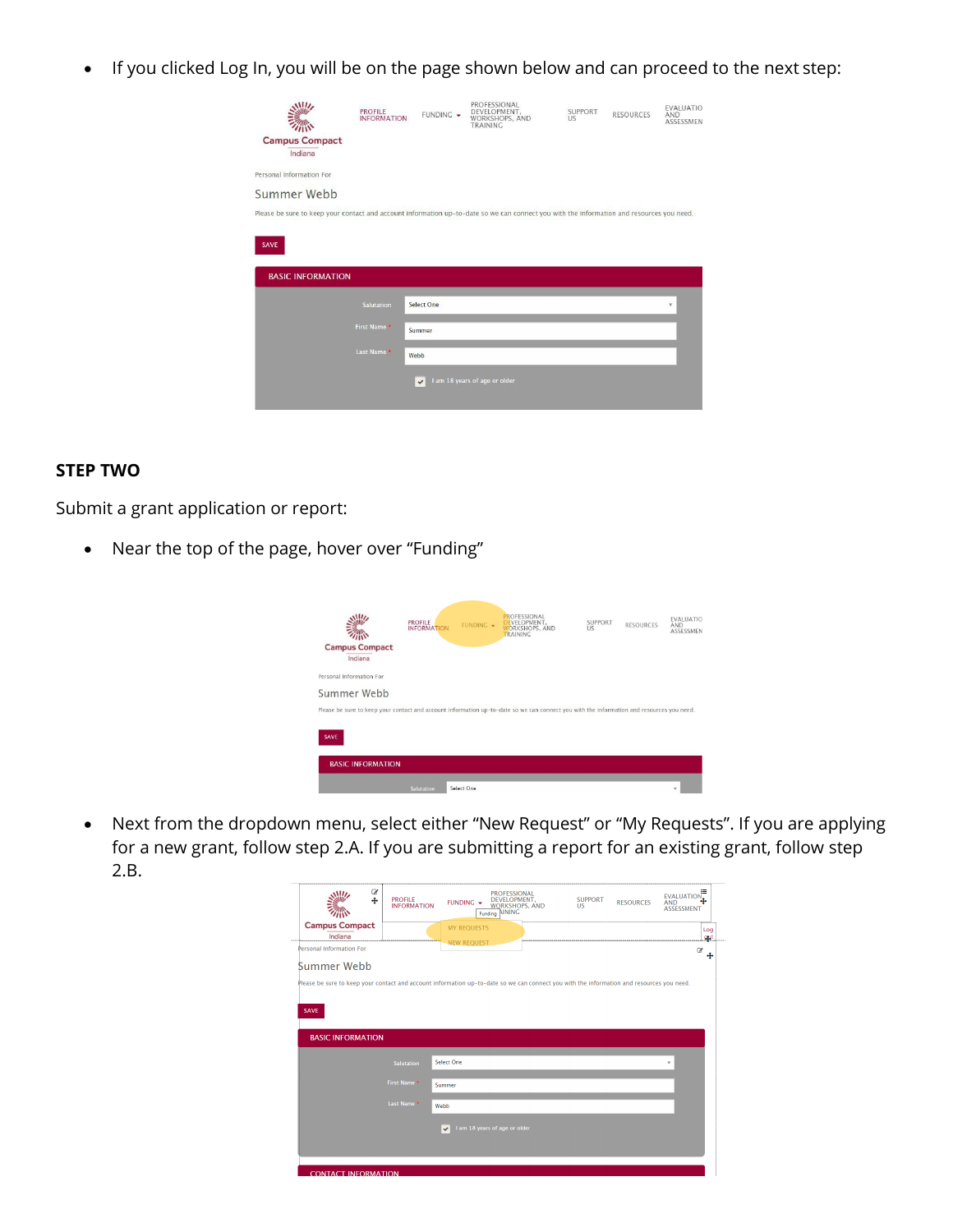# **2.A**

Next, you will be re-directed to our Grant Funding Request page.

| submitting your propsal. In addition, please be sure to review Indiana Campus Compact's grant terms and conditions.<br><b>Grant Funding Request</b>                                                                                                                                                                                                                                                                                                                                   |                                      | <b>Select One</b>            |                                                                                                                                                                                                                                                                   |                             |                  |                                      |
|---------------------------------------------------------------------------------------------------------------------------------------------------------------------------------------------------------------------------------------------------------------------------------------------------------------------------------------------------------------------------------------------------------------------------------------------------------------------------------------|--------------------------------------|------------------------------|-------------------------------------------------------------------------------------------------------------------------------------------------------------------------------------------------------------------------------------------------------------------|-----------------------------|------------------|--------------------------------------|
|                                                                                                                                                                                                                                                                                                                                                                                                                                                                                       |                                      |                              |                                                                                                                                                                                                                                                                   |                             |                  |                                      |
| Indiana Campus Compact offers a wide variety of grants to our partner campuses, including grants for student service projects and plunges,<br>course development grants for faculty, and grants for faculty or staff to offset the costs of a campus community dialogue.<br>Please submit your grant proposal by selecting one of the funding programs from the drop down menu below.<br>Please note:<br>. All proposals must be submitted under the principal investegators profile. |                                      |                              | . Your submission must be completed in one sitting, you will not be able to save and reutrn at a later time.<br>You will be required to upload several documents as a part of your submission. Please be sure to thoroughly review the grant requirments prior to |                             |                  |                                      |
| <b>Campus Compact</b><br>Indiana<br>Welcome                                                                                                                                                                                                                                                                                                                                                                                                                                           |                                      |                              |                                                                                                                                                                                                                                                                   |                             |                  |                                      |
|                                                                                                                                                                                                                                                                                                                                                                                                                                                                                       | <b>PROFILE</b><br><b>INFORMATION</b> | <b>FUNDING</b> $\rightarrow$ | <b>PROFESSIONAL</b><br>DEVELOPMENT.<br><b>WORKSHOPS, AND</b><br><b>TRAINING</b>                                                                                                                                                                                   | <b>SUPPORT</b><br><b>US</b> | <b>RESOURCES</b> | <b>EVALUATIC</b><br><b>ASSESSMEN</b> |

Please complete all the requested information and select "Submit"

| <b>SIGNATURES</b>                                                         |                                                                                                                                                                                                                                                                                                             |
|---------------------------------------------------------------------------|-------------------------------------------------------------------------------------------------------------------------------------------------------------------------------------------------------------------------------------------------------------------------------------------------------------|
|                                                                           |                                                                                                                                                                                                                                                                                                             |
|                                                                           | The principal investigator will digitally sign the grant portal submission form. Your digital signature will represent, to the best of you knowledge, that the<br>information you provided is true and correct and that you have agreed to the 2019-2022 Indiana Campus Compact Grant Terms and Conditions. |
| sign within the grant portal.                                             | The fiscal manager and primary investigator will sign the uploaded fiscal form. This is the only signature needed from the ficsal manager; the fiscal manager will not                                                                                                                                      |
|                                                                           | We require each principle investigator to create their own individual account for submissions. Ceneral accounts by Contract and Crants office will not be accepted.                                                                                                                                         |
| principal Investigors account profile.                                    | The followign campuses must route their propsal through their central office prior to sumbmitting a regust. Requests must be uploaded under the                                                                                                                                                             |
| and Crants office.                                                        | . Indiana University (Bloomington, Kokomo, East, IUPUI, Northwest, South Bend, and Southeast) must route their application through Indiana Universities' Contract                                                                                                                                           |
|                                                                           | . Purdue University campuses (Purdue University, Purdue University Fort Wayne, and Purdue University Northwest) must route their application through Purdue                                                                                                                                                 |
| Universities' Sponsored Programs office.                                  |                                                                                                                                                                                                                                                                                                             |
|                                                                           | . Ivy Tech Community College campuses (any campus) must route their application through the Ivy Tech Community College's Central Indiana Crants Office                                                                                                                                                      |
| Signature *                                                               |                                                                                                                                                                                                                                                                                                             |
|                                                                           | Please type your name to digitally sign                                                                                                                                                                                                                                                                     |
| I confirm that I have read and understand the grant terms and conditions. |                                                                                                                                                                                                                                                                                                             |
| <b>I CONFIRM</b>                                                          |                                                                                                                                                                                                                                                                                                             |
|                                                                           |                                                                                                                                                                                                                                                                                                             |
|                                                                           | <b>SUBMIT</b>                                                                                                                                                                                                                                                                                               |

You are finished! Please feel free to reach out with questions to Laura Weaver, Director of Professional Development and Engaged Learning at [laura@incampuscompact.org.](mailto:laura@incampuscompact.org)

### **2.B**

Next, you will be re-directed to your My Grants page. All of your previous grant requests will be listed on this page.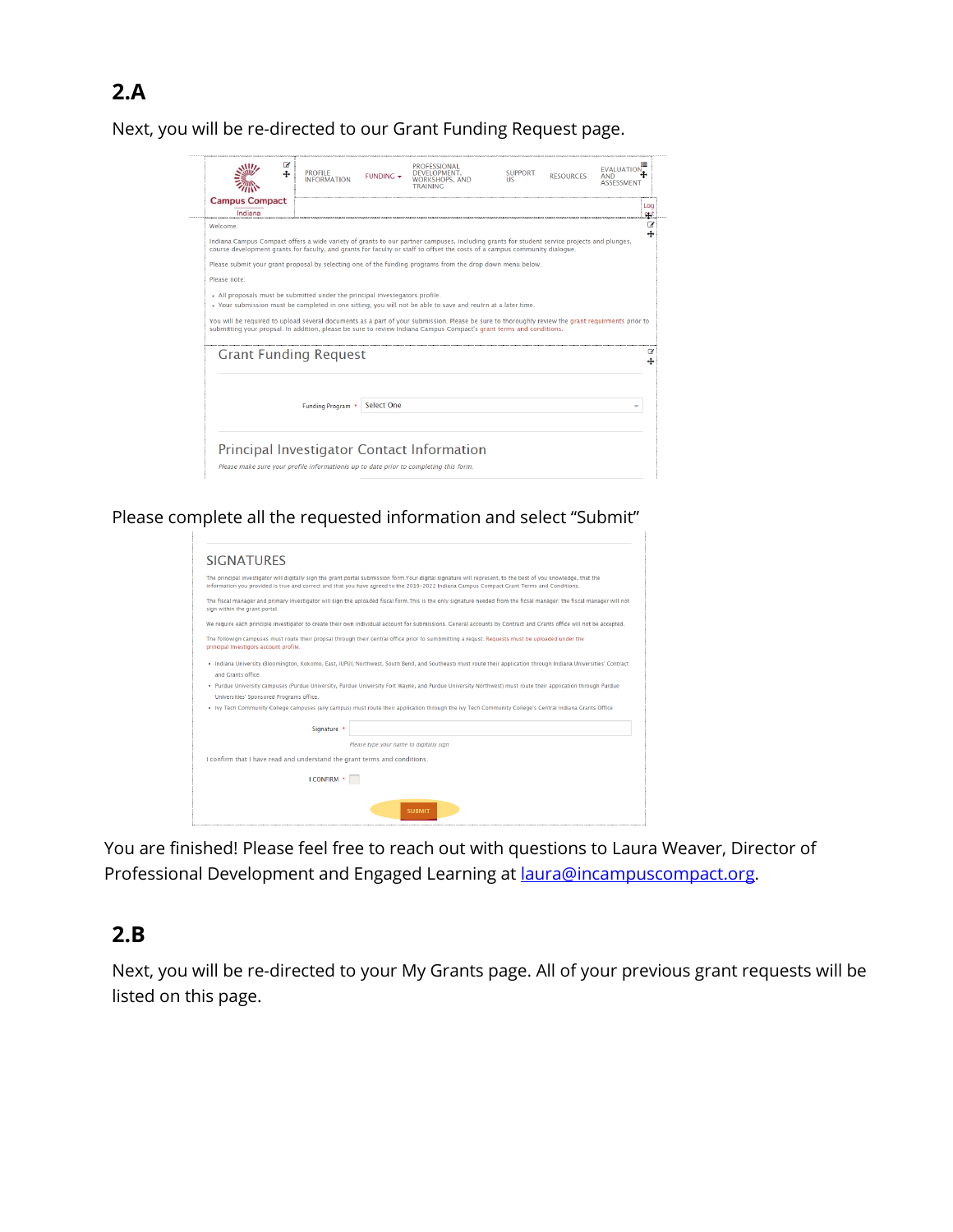|                                                                                                                                                              | PROFILE<br>INFORMATION |                         | FUNDING - DEVELOPMENT,<br><b>TRAINING</b> |                         | <b>ASSESSMENT</b>    |
|--------------------------------------------------------------------------------------------------------------------------------------------------------------|------------------------|-------------------------|-------------------------------------------|-------------------------|----------------------|
| <b>Campus Compact</b><br>Indiana                                                                                                                             |                        |                         |                                           |                         | Log                  |
| <b>My Grants</b>                                                                                                                                             |                        |                         |                                           |                         |                      |
| Hi! Welcome to your grant requests. Please use this information to track your grant engagement with, and submit grant reports to, Indiana<br>Campus Compact. |                        |                         |                                           |                         |                      |
|                                                                                                                                                              |                        |                         |                                           |                         | <b>Export to CSV</b> |
| <b>Project Title</b>                                                                                                                                         | Application Date .     | <b>Applying Contact</b> | <b>Status</b>                             | <b>Requested Amount</b> | <b>Submit Report</b> |

Next, scroll to find the grant you are submitting a report for and select "submit".

| 4                                                   | PROFILE<br>INFORMATION  |                         | <b>PROFESSIONAL</b><br>FUNDING - DEVELOPMENT,<br><b>TRAINING</b> | SUPPORT<br>US           | <b>RESOURCES</b> | <b>EVALUATION</b><br><b>AND</b><br><b>ASSESSMENT</b> |
|-----------------------------------------------------|-------------------------|-------------------------|------------------------------------------------------------------|-------------------------|------------------|------------------------------------------------------|
| <b>Campus Compact</b><br>Indiana                    |                         |                         |                                                                  |                         |                  | Log                                                  |
| <b>My Grants</b>                                    |                         |                         |                                                                  |                         |                  | ☑<br>4                                               |
| Campus Compact.                                     |                         |                         |                                                                  |                         |                  |                                                      |
|                                                     |                         |                         |                                                                  |                         |                  |                                                      |
|                                                     |                         |                         |                                                                  |                         |                  | <b>Export to CSV</b>                                 |
|                                                     | <b>Application Date</b> | <b>Applying Contact</b> | <b>Status</b>                                                    | <b>Requested Amount</b> |                  | <b>Submit Report</b>                                 |
| <b>Project Title</b><br><b>Testing Report stuff</b> | 10/3/2019               | Summer Webb             | Submitted                                                        | 50                      |                  | <b>Submit Report</b>                                 |

Next, you will be redirected to the grant report form

| <b>Campus Compact</b><br>Indiana | PROFILE<br>INFORMATION | FUNDING $\star$   | PROFESSIONAL<br>DEVELOPMENT,<br>WORKSHOPS, AND<br>TRAINING       | SUPPORT<br>US | <b>RESOURCES</b> | <b>EVALUATIOI</b><br><b>ASSESSMENT</b><br>------<br>Log<br>ا#. |
|----------------------------------|------------------------|-------------------|------------------------------------------------------------------|---------------|------------------|----------------------------------------------------------------|
| Submit your Report               |                        |                   |                                                                  |               |                  |                                                                |
|                                  | Grant Report For: *    | <b>Select One</b> |                                                                  |               |                  |                                                                |
|                                  | Report Type *          | <b>Select One</b> |                                                                  |               |                  | ÷                                                              |
|                                  | <b>Report Period</b>   |                   |                                                                  |               |                  |                                                                |
|                                  |                        |                   | Please enter the dates your report covers (i.e. 7/1/19-12/31/19) |               |                  |                                                                |
| General                          |                        |                   |                                                                  |               |                  |                                                                |

Next, complete the required information and select "Submit"

|                                                                                     | <u>κετεριασίε της τγρεύ πιεισας αυλ, αυτλ, ραι, zip</u>       |
|-------------------------------------------------------------------------------------|---------------------------------------------------------------|
| Student and/or Community Partner Reflections                                        | <b>CHOOSE FILE</b>                                            |
|                                                                                     | Acceptable file types include dox, docx, pdf, zip,            |
| <b>Project Photos</b>                                                               | <b>CHOOSE FILE</b>                                            |
|                                                                                     | Acceptable file types include jpg, jepg, zip.                 |
| Additional Mentions and/or Media Links                                              | <b>CHOOSE FILE</b>                                            |
|                                                                                     | Acceptable file types include dox, docx, pdf, zip.            |
| <b>Other Appropriate Appendices</b>                                                 | <b>CHOOSE FILE</b>                                            |
|                                                                                     | Acceptable file types include dox, docx, jpg, jpeg, pdf, zip. |
| I confirm that all of the information provided in this report is true and accurate. |                                                               |
| I CONFIRM *                                                                         |                                                               |
|                                                                                     | <b>SUBMIT</b>                                                 |